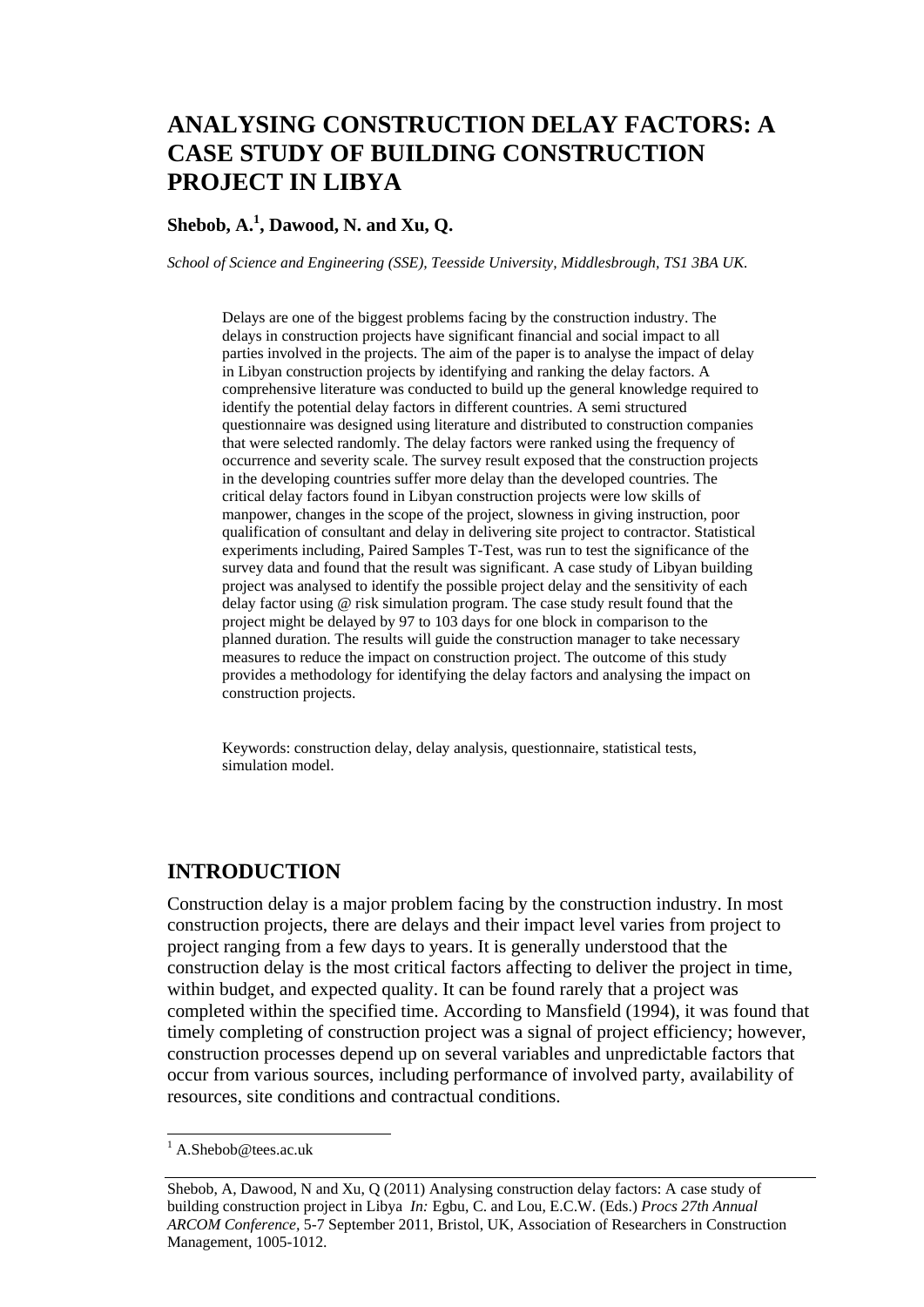Understanding the causes of construction delay may help to find out the main causes and their significance in order to minimise and avoid the impact of delays in construction projects. This study focuses on analysing the impact of delays in Libyan construction project. This paper includes a case study to identify the possible delay and the sensitivity of each critical delay factor using @ risk simulation model. The findings from case study is expected to assist construction manager in taking necessary measures particularly the critical delay factors to reduce the impact on construction project. The remainder of the paper contents literature review, questionnaire design and distribution, statistical data analysis with SPSS and a case study of a building project in Libya.

## **LITERATURE REVIEW**

There are several research studies were conducted in identifying the delay factors in construction projects and their impact in cost and time in different countries. Wa'el and Mohd (2007) identified that the major causes and the types of delays in Malaysia construction industry. They found poor conditional weather, shortage of materials and lack of equipment in local market were found as external factors in construction delay. This research also highlighted that questionnaire survey is one of the most cost effective ways to collect and analyse a large number of responses from various involved parties in order to achieve better statistically analysis of the data.

Zaneldin (2006) investigated the variation and claims in construction projects in Dubai and Abu Dhabi in the United Arab Emirates using 124 claims related to can be little more specific the range of the projects or typical project. He concluded that 1) a reasonable time should be allowed for the design team in order to reduce clear and complete contract documents with no or minimum errors and discrepancies; 2) efficient quality control techniques and mechanisms need to be established to minimise errors, mismatches, and discrepancies in the contact documents; 3) special contracting provisions and practices need to add in contract document and a strategy needs to introduce to deal with tighter scheduling requirements. Alaghbari (2005) found several causes of delay in Saudi construction projects and they are drawing preparation, approval of design, payment delay, changes in design, slow cash flow, design errors, labour shortage. The filed survey in his research on the delay in construction projects in Saudi Arabia included examined 23 contractors, 19 consultants, and 15 owners. Al-Moumani (2000) conducted a qualitative analysis of construction delays by examining the records of 130 public building projects constructed in Jordan during the period 1990-1997 where the frequencies analysis method was used to identify the main causes of delay from the survey records. The result of the analysis exposed that the main causes of delay in construction projects were relate to designers user, changes weather, site conditions, late deliveries, economic conditions and increase in quantities.

A report published by the National Audit Office, UK and edited by John Bourn having title "Modernising Construction", exposed that 70% of the construction projects carried out by public departments and agencies were completed late. Moreover, a recent research by Building Cost Information Service (BCIS, UK) found that nearly 40% of all studied construction projects had overrun the contract period (Bourn, 2003). Chan and Kumaraswamy (1997) conducted an industry survey to discover the causes of overruns in Hong Kong construction projects and they found that three major groups of construction participants (owner, contractor, and consultant) were responsible for delay. They also found that the most significant sources of overrun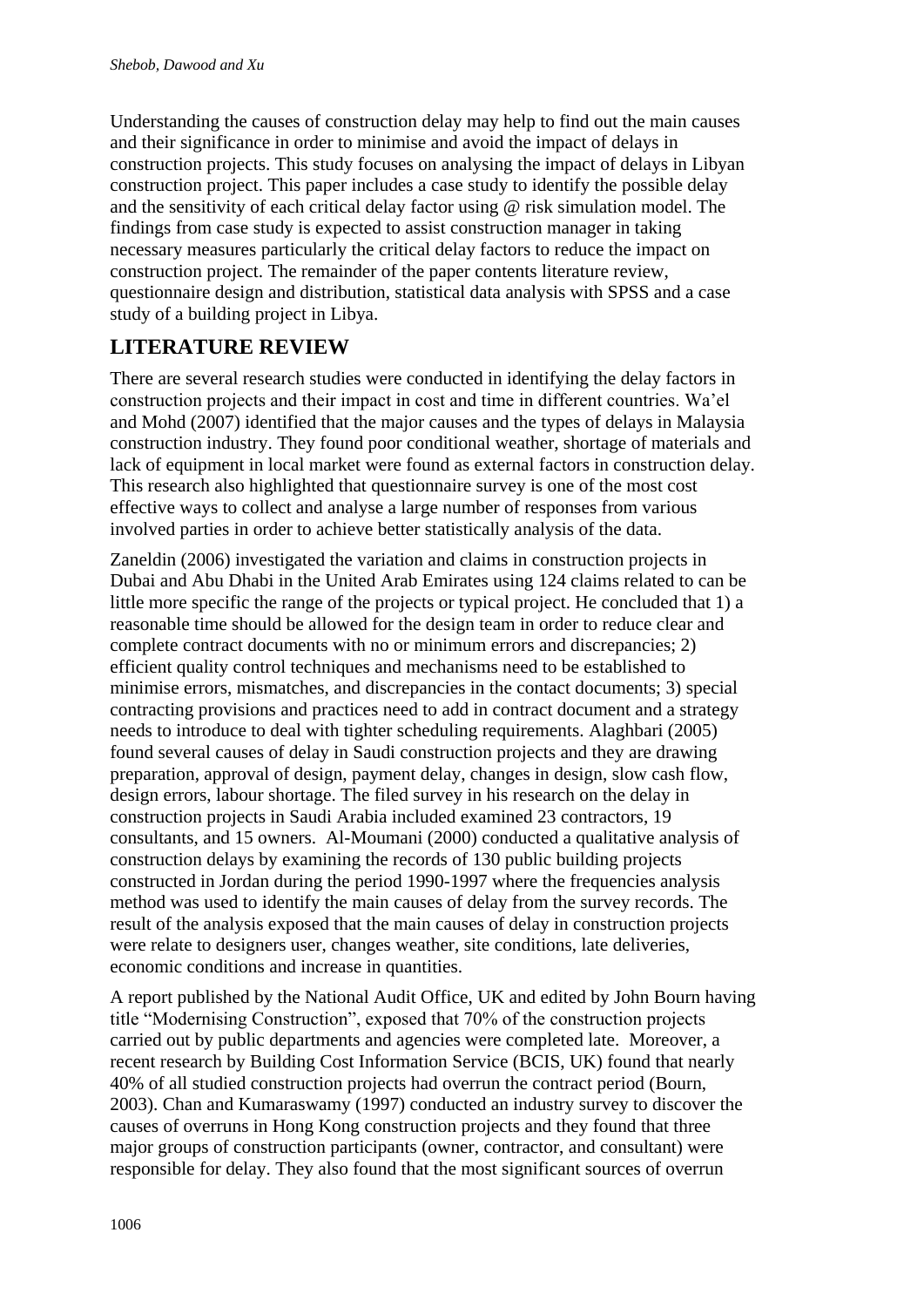were site management, unforeseen ground conditions, low of decision-making and necessary variations of work.

Literature review concludes that the causes and effects of delay in construction industry can vary from country to country due to different topographical locations, local environmental regulation and advanced technologies applied in construction projects. It is also found that questionnaire is used widely as a research method to identify the causes and effects of delay in construction projects. In the view of competitive environment and globalisation, it is assumed that a comparative study on the delays between Libya and other countries, particularly UK, is very important and timely needed. Therefore, the paper focuses to identify the delay factors in the construction industry, and rank them according to the frequency of the occurrence. The paper also presents a comparative study of the delays factors between Libyan and UK. The next section discuses the research methodology.

### **RESEARCH METHODOLOGY**

Previous research studies highlighted that questionnaire survey is one of the most cost effective ways to collect and analyse a large number of responses from various involved parties in order to achieve better statistically analysis of the data (Wa'el and Mohd, 2007). Therefore, the questionnaire survey was selected as a research methodology to collect and analyse the delay factors in construction industries.

#### **Questionnaire design**

A questionnaire was designed using existing questions used in previous study for delay analysis (Assaf and Al-Hejji; 2006; Wa'el and Mohd, 2007). The aim of the survey is to estimate the frequency of occurrence and severity level of delay factors in construction projects. The questionnaire is divided into three parts. Part one is related to general information of the respondent's experience and associated company. Contractors, owner and consultants were requested to answer the questions pertaining to their experience in the construction industry and their opinions about the percentage average time delay in projects they experienced. Part two related to project performance associated with respondents. Part three includes a list of 75 delay factors, which have been identified from literature review related in construction project. These factors are further classified into four (4) categories and eight (8) sub-categories according to the sources of delay.

Delay factors are related to project, owner, contractor, consultant, materials, equipment, manpower (labour), project management and external factors. For each delay factor, two questions were asked: What is the frequency of occurrence for this factor? And what is the degree of severity of this factor on project delay? Both frequency of occurrence and severity were categorized on a four-point scale. Frequency of occurrence is categorized as follows: never, occasionally, frequently and constantly (1 to 4 point scale). Similarly, degree of severity was categorized as follows: No effect, fairly severe, severe and very severe (on 1 to 4 point scale).The questionnaire was designed in two languages: English and Arabic in order to collect the responses from UK and Libya. The survey data was collected through post, email in UK and in person in Libya.

#### **Survey data collection**

A random sampling procedure was employed to select the potential construction companies in UK and Libya. In total 300 surveys were distributed, 175 in the UK, which were sent by post and the rest 125 were distributed in Libya by the researcher in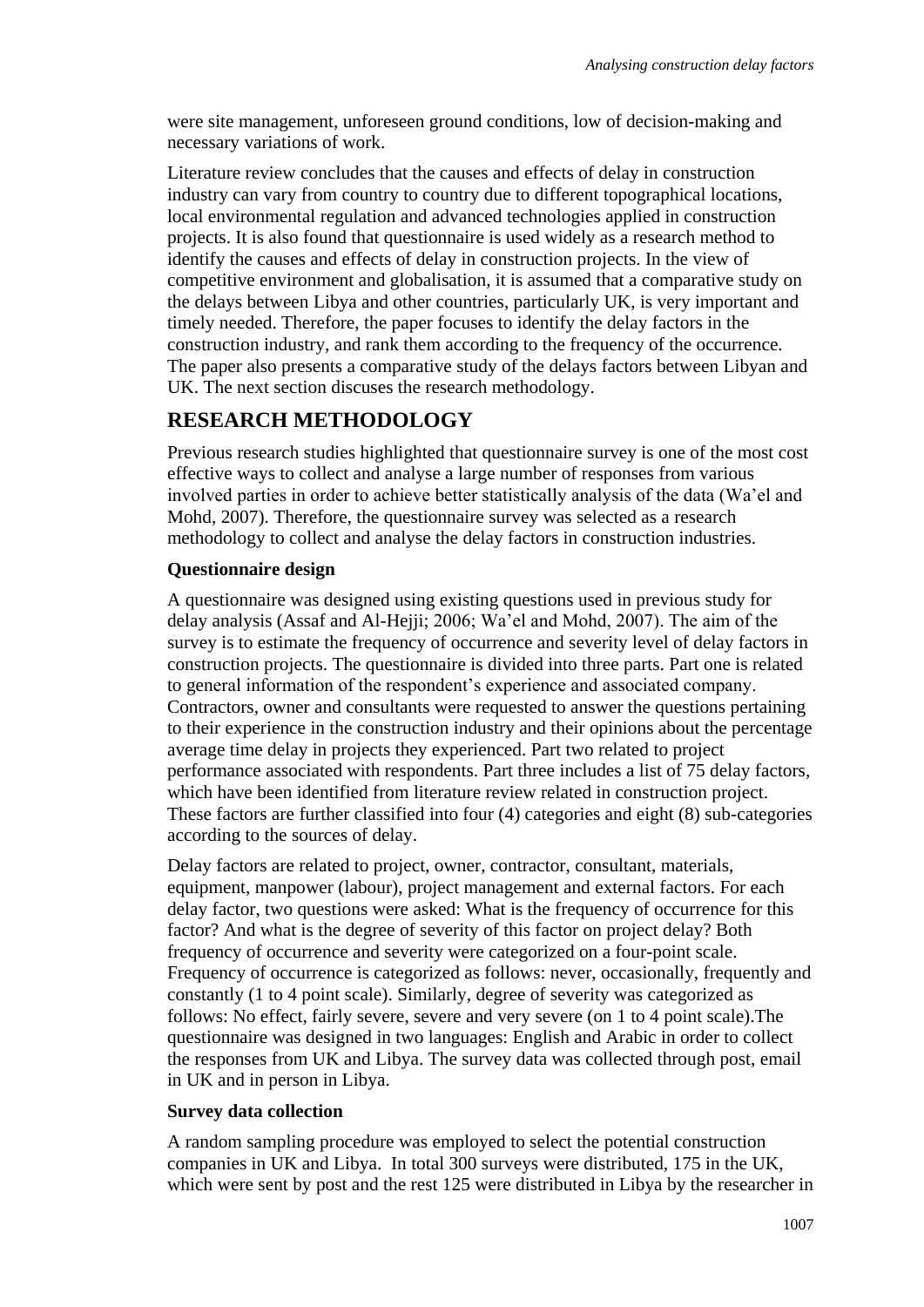person amongst the selected companies. Total 39% responses were received from the participated companies whereas response rate in UK was 37.9% and 62.1% in Libya. The details of questionnaire distribution and respective number of responses from both countries are presented in table 1.

### **Survey data analysis**

Different sorts of ranking analysis is presented and discussed as part of survey data analysis. In data analysis, importance-based ranks is included in a group ranking, either by the total answers of each professional group (contractors, consultants and owners) or a country group (respondents from Libya and UK respectively). Moreover, three ways are used for ranking all delay factors, subcategories rank, and main categories rank. The analysis and discussion of ranking focuses directly on the importance of delay factors rather than ranking them based on frequency and severity separately, because of the significance values of presenting the rank of delay factors based on frequency and severity separately. For testing the data, a Statistical Package for Social Science (SPSS) was selected as the best available options. The following statistical methods were used to analyse the data and outline the survey results:

|  |  |  |  | Table 1: Number of respondents |
|--|--|--|--|--------------------------------|
|--|--|--|--|--------------------------------|

| <i><b>Ouestionnaires</b></i> |       | Contractors<br>UK. | Total  | Consultants | UK. | Total | Owners | UK |     | Total G. Total |
|------------------------------|-------|--------------------|--------|-------------|-----|-------|--------|----|-----|----------------|
| Distributed                  | 38    | 68                 | 106 45 | 57          | 102 | 42    | 50     | 92 | 300 |                |
| Respondents                  | 24 13 |                    | 37     | 20 19       | 39  | 28    | 12     | 40 | 116 |                |

*L: Libya, UK: United Kingdom* 

Frequency index method was selected for the ranking of delay factors considering the frequency of occurrence identified by participants in the questionnaire survey.

(F.I.) 
$$
(\%) = \sum_{a=1}^{4} a \times \left(\frac{n}{N}\right) \times \frac{100}{4}
$$
 ......... (1)

Where a is the constant expressing weighting given to each response (ranges from 1 for never up to 4 for constantly), n is the frequency of the responses, and N is total number of responses

Severity index: A formula is used to rank delay factors based on severity as indicated by the participants.

$$
(S. I.)(\%) = \sum_{a=1}^{4} a \times \left(\frac{n}{N}\right) \times \frac{100}{4} \quad \dots (2)
$$

Where a is the constant expressing weighting given to each response (ranges from 1) for no effect up to 4 for very severe), n is the frequency of the responses, and N is total number of responses.

Importance Weight: The importance index of each factor is calculated as a function of both frequency and severity indices (Assaf and Al-Hejji, 2006).

$$
IW = \frac{[F.I.(\%) \times S.I(\%)]}{100} \dots \dots \dots \dots \dots \dots \dots \dots (3)
$$

## **RESULTS OF INDUSTRIAL SURVEY**

The delays factors were grouped into four categories (contractors, consultant, owners and externals factors) as shown in Table 2. Furthermore, analysing with Average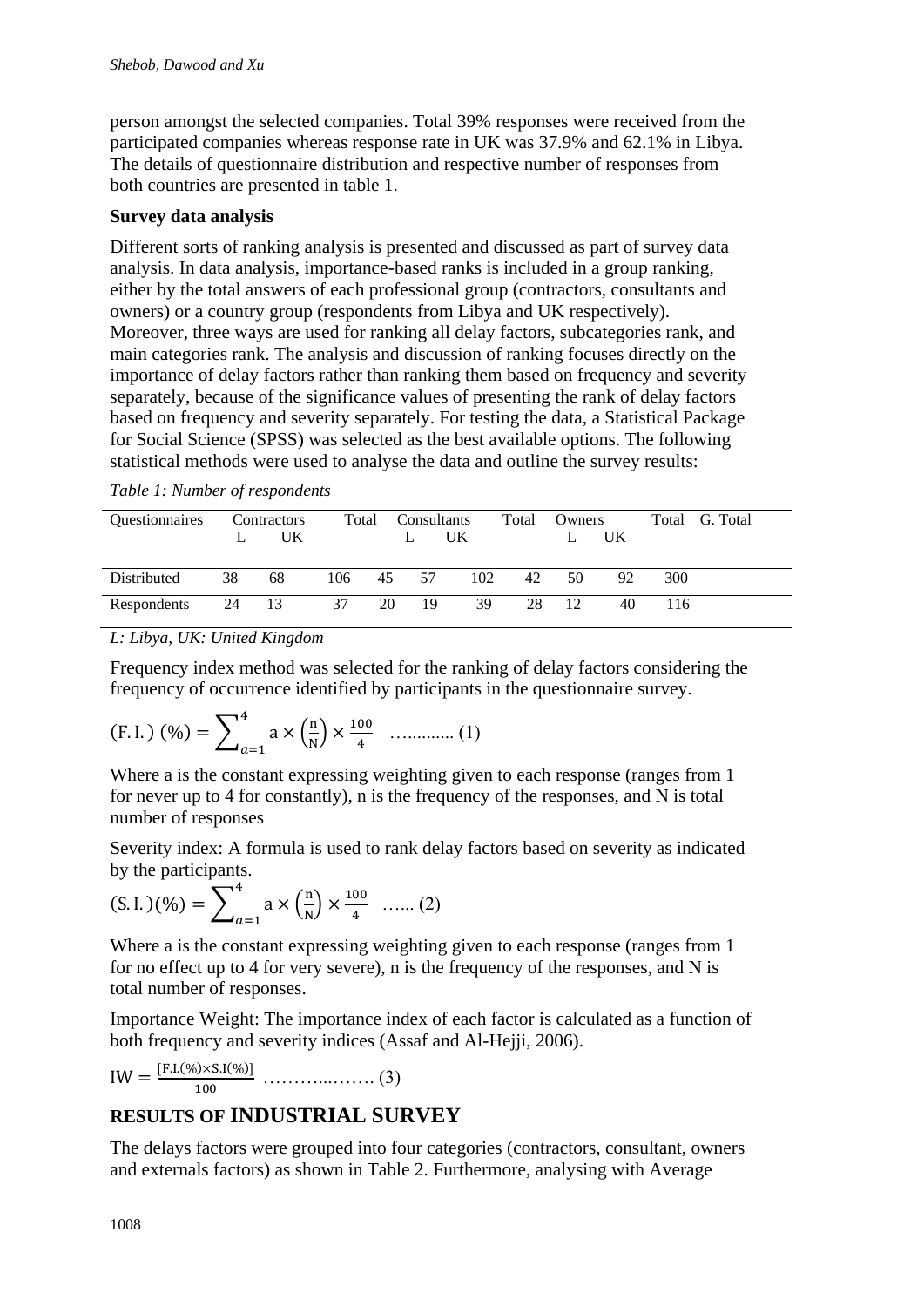weight (AW) method for a particular category is practical in determining the average importance weight of the same category. In other words, the contractor performance category includes 35 individual delay factors, while the consultant category includes 10, poor early planning that leads to change in the scope of projects; these problems are occurred quite often in construction projects in Libya than in the UK. The survey result identified that delay impact was related to external factors categories were due to delay in agreement of design drawings and confirmation of tested materials, utility works concerning to public organization, economic crisis such as devaluation of currency and price inflation of materials, and shortage of required equipment.

## **STATISTICAL TEST**

Statistical test is necessary to analyse and identify the relationship and confidence level of the data validity or verify the correctness between or within groups of survey data Nelson (2004). Different types of statistical tests may be possible to decide more influential delay factors. In this paper, a statistical experiment of Paired Samples T-Test was selected to identify the relationship and confidence level of survey data. The test was performed in three categories: consultant, owners and contractors in Libya and UK. Table (4, 5 and 6) shows the relationship and confidence level of survey data from three categories: consultant, owners and contractors in Libya and UK in terms of frequency and severity scale. The relative importance of each category of the frequency and severity scale of delay factors perceived by the respondents were tested at 95% of confidence level. The P values of frequency and severity scale for all three groups was found less than 0.05 in T-test. Therefore, it is concluded that the survey results are significant. The significance of the result indicates that there is chance of delay in the construction project due to several delay factors identified through the research study. This result concluded that the data collected for the delay factors are significant and correct.

*Table 4: Paired Samples Test between Libya and UK consultants in frequency and severity scale*

|                                                                                              | Paired Differences |                                      |           |                                                |           |           |    |                                |  |  |
|----------------------------------------------------------------------------------------------|--------------------|--------------------------------------|-----------|------------------------------------------------|-----------|-----------|----|--------------------------------|--|--|
|                                                                                              | Mean               | Std. Error<br>Std.<br>Deviation Mean |           | 95% Confidence Interval t<br>of the Difference |           |           | df | $\mathrm{Sig.}$ (2-<br>tailed) |  |  |
|                                                                                              |                    |                                      |           | Lower                                          | Upper     |           |    |                                |  |  |
| Pair 1 LibConsF - UKConsF                                                                    | 8.04167E0 6.54957  |                                      | 1.19578E0 | 5.59602E0                                      | 1.04873E1 | 6.725 29  |    | .000                           |  |  |
| Pair 2 LibConsS - UKConsS                                                                    | 6.36667E0 3.19869  |                                      | .58400    | 5.17226E0                                      | 7.56108E0 | 10.902 29 |    | .000                           |  |  |
| $I$ ibConsF: Libyan consultant frequency scale $I/KConsF$ : $I/K$ consultant frequency scale |                    |                                      |           |                                                |           |           |    |                                |  |  |

*LibConsF: Libyan consultant frequency scale, UKConsF: UK consultant frequency scale. LibCons S: Libyan consultant severity scale, UKConsS: UK consultant severity scale*

*Table 5: Paired Samples Test between Libya and UK Owner in frequency and severity scale* 

|        |                         | Paired Differences |                |            |                                              |          |           |    |            |
|--------|-------------------------|--------------------|----------------|------------|----------------------------------------------|----------|-----------|----|------------|
|        |                         |                    | Std.           | Std. Error | 95% Confidence Interval<br>of the Difference |          |           |    | $Sig. (2-$ |
|        |                         | Mean               | Deviation Mean |            | Lower                                        | Upper    |           | df | tailed)    |
| Pair 1 | LibOwnF - UKOwnF        | 1.58534E1 4.39435  |                | .81601     | 1.41819E1                                    | 17.52497 | 19.428 28 |    | .000       |
|        | Pair 2 LibOwmS - UKOwnS | 1.61034E1 4.02477  |                | .74738     | 1.45725E1                                    | 17.63439 | 21.547.28 |    | .000       |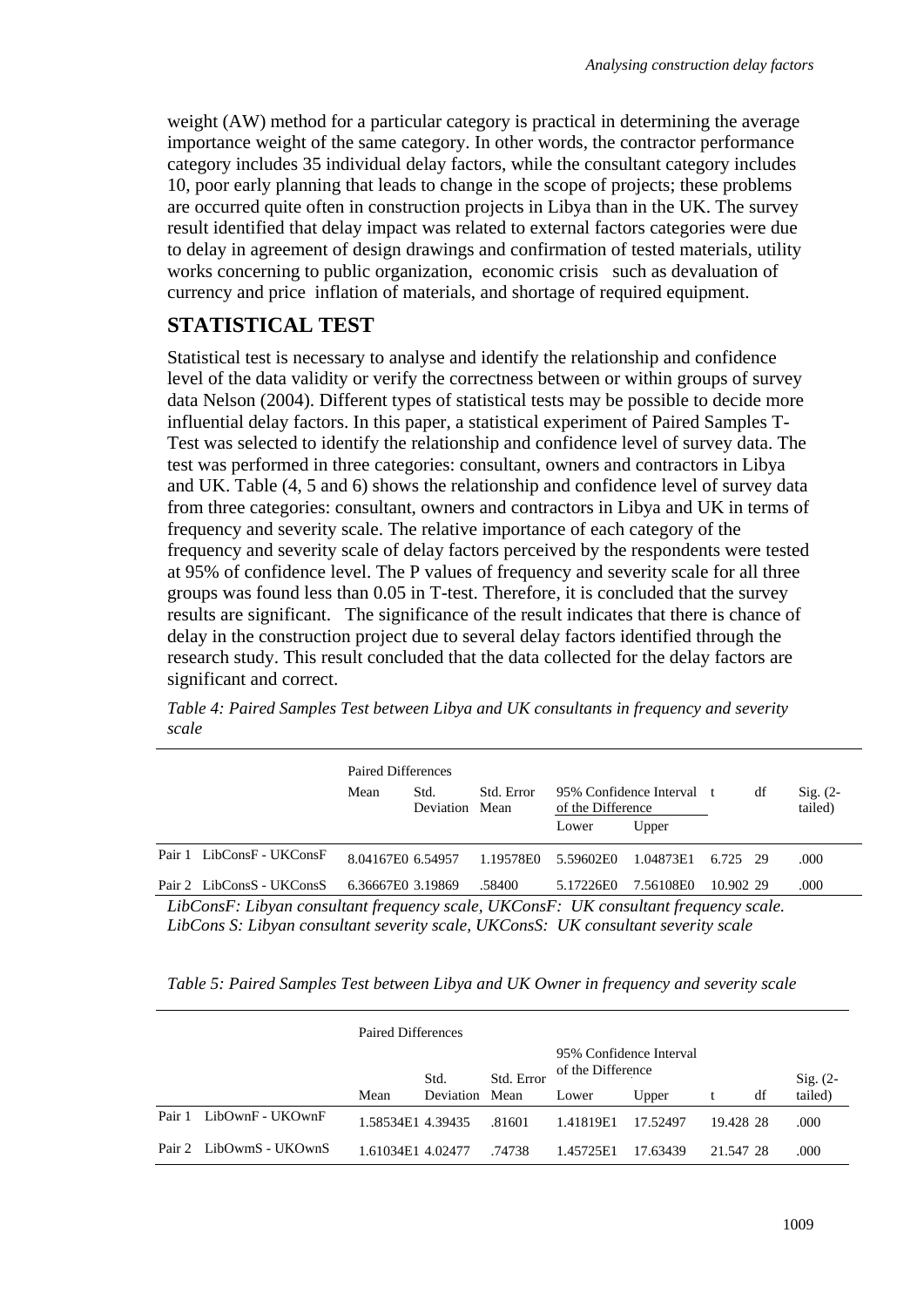*LibOwnF: Libyan owner frequency scale, UKOwnF: UK owner frequency scale. LibOwnS: Libyan owner severity scale, UKOwnS: UK owner severity scale*

*Table 6: Paired Samples Test between Libya and UK contractors in frequency and severity scale*

|        |                         | Paired Differences |                |                                                            |           |           |           |  |            |  |  |
|--------|-------------------------|--------------------|----------------|------------------------------------------------------------|-----------|-----------|-----------|--|------------|--|--|
|        |                         | Std.               |                | 95% Confidence Interval<br>of the Difference<br>Std. Error |           |           |           |  | $Sig. (2-$ |  |  |
|        |                         | Mean               | Deviation Mean |                                                            | Lower     | Upper     | df<br>t   |  | tailed)    |  |  |
| Pair 1 | LibConF - UKConF        | 7.48837E0 3.83008  |                | .58408                                                     | 6.30965E0 | 8.66710   | 12.821 42 |  | .000       |  |  |
|        | Pair 2 LibConS - UKConS | 9.00581E0 3.37907  |                | .51530                                                     | 7.96589E0 | 1.00457E1 | 17.477.42 |  | .000       |  |  |

*LibConF: Libyan contractor frequency scale, UKConF: UK contractor frequency scale. LibConS: Libyan contractor severity scale, UKConS: UK contractor severity scale*

## **CASE STUDY**

The purpose of this case study is to identify project duration due to delay factors and validate the simulation model results. The case study is one of the largest housing projects underway in the south of Tripoli city in terms of the scale of construction activities. The project comprises the construction of more than 280 housing flats. The project was awarded as a turnkey contract having project value of LD 14,660, 568 m for the design and construction of ten blocks, where each block includes seven floors and each floor contains four flats. A risk simulation model was developed in the research by integrating the critical activities and delay factors identified from industry survey using MS project and @risk simulator. The detailed framework and development methodologies are not included due to space restriction. However, a case study was run using the risk simulator model and results are presented below.

#### **Case study results and discussion**

The distribution of probability for each identified critical delay factors has been determined and plotted between probability and random number using risk simulation model. The probability distribution of each delay factor is assumed for critical activity as triangle (Dawood, 1997). From the output functionality of @ risk, probability of any duration can be selected. After running the @risk program, the expected duration of the building project between minimum and maximum possible duration was identified as shown in figures 1 and 2. The result shows the minimum possible project duration of the building project is 463.50 days, maximum possible duration is 476.54 days and the mean project duration is 469.92 days. It is found that the duration of project more than the planned duration of 373 days that was identified by, Ms Project. Delayed duration = the mean of possible project duration with considering the impacts of the most critical factors vs. planned duration. Mean delayed duration = 469.92 –  $373 = 96.92$  days. The results are presented in figures 1 and 2.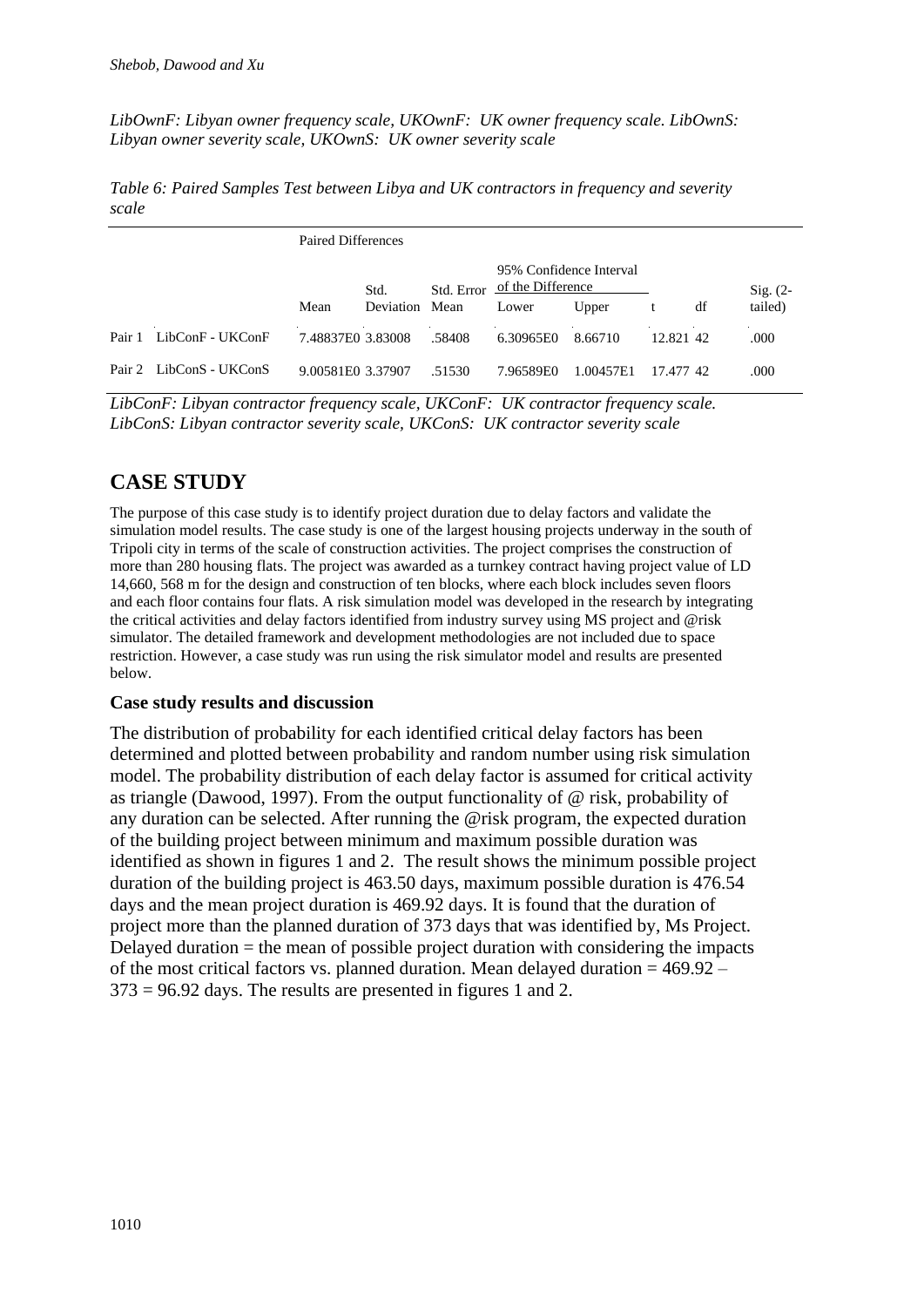

*Figure 1: Distribution of possible project duration*

*Figure 2: Distribution of possible project duration*



*Figure 3: Cumulative distribution for project duration between delay factors and correlation coefficient*

*Figure 4: Advanced sensitivity analysis percentile graph*

#### **Impacts of delay factors on project duration**

A sensitivity analysis and correlation coefficient with different delay factors on project duration were performed. The graphical outputs of the sensitivity analysis and determination of correlation coefficient are presented in (figures 3 and 4). The case study result show that the delayed and slow supervision in making decisions, shortage of required materials, changes in the scope of the project, incomplete design documents, severe weather conditions on the job site, delay in material delivery, financial problems, interference by the owner in the construction operations, delay in the settlement of contractor claims by the owner and rise in the price of material were the most critical delays factors in the project.

# **CONCLUSION**

The research study found that the critical delays factors are different in UK and Libyan construction projects due to differences in construction methodology and planning techniques used in both countries. This was confirmed by conducting a ranking analysis of data obtained from industry survey. The survey found that low skill workers, rise in price of material, delay in materials delivery and changes in the scope of project were the most critical delay factors in the Libyan construction industry based on contractor point of view. From the views of owners, the most critical delay factors were low skill of manpower, delay in delivering site project to contractor, and modifications (replacement and addition) of new work to the project and changes in material specifications.

Moreover, in the views of consultants, the survey exposed that the critical delay factors in Libyan construction industry were delay in making decisions and slow